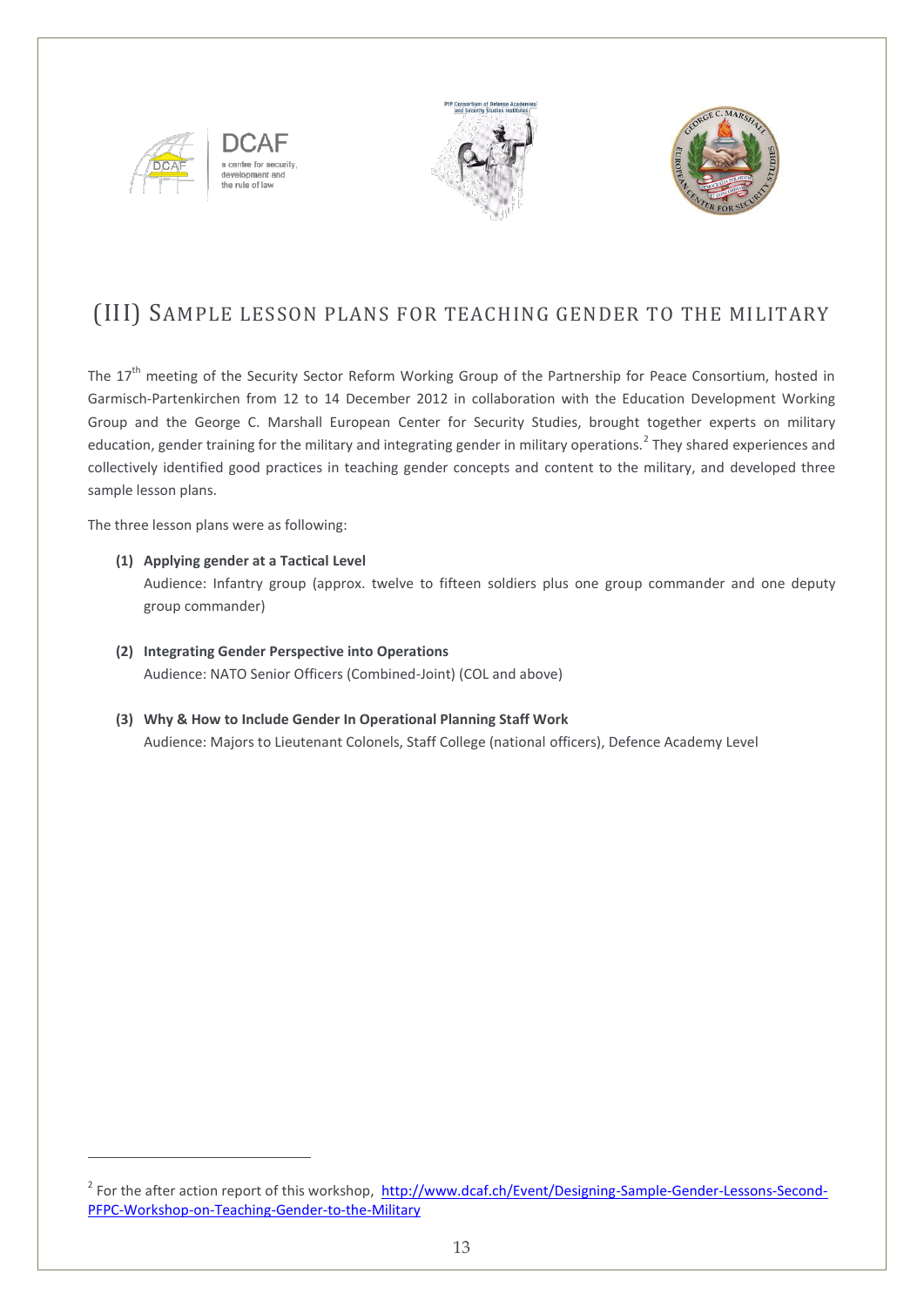







| <b>Title: Applying Gender at the Tactical Level</b>                                                                                                   |                                                           |                                                              |  |
|-------------------------------------------------------------------------------------------------------------------------------------------------------|-----------------------------------------------------------|--------------------------------------------------------------|--|
| <b>Time:</b> 240 mins $(4 \text{ hrs})$<br><b>Audience:</b> An infantry group (approx. 12-15 soldiers + 1 group commander + 1 deputy group commander) |                                                           |                                                              |  |
| <b>Learning Outcomes</b>                                                                                                                              | <b>Assessment Tools</b>                                   | <b>Type &amp; Timing of Assessment</b>                       |  |
| 1. Explain what it means to integrate gender perspective in their day-<br>to-day work as a task force                                                 | Scenario-based role play and hot debrief                  | Formative assessment during lecture, scenario<br>and debrief |  |
| 2. Explain how gender perspective can serve as a force multiplier                                                                                     | Scenario-based role play, speed debate and<br>hot debrief | Formative assessment during lecture, scenario<br>and debrief |  |
| 3. Differentiate the security threats for men and women, boys and girls<br>in the specific area                                                       | Scenario-based role play and hot debrief                  | Formative assessment during lecture, scenario<br>and debrief |  |
| 4. Apply gender perspective in realistic situations of patrolling and<br>engagement with local population in a culturally sensitive manner            | Scenario-based role play and hot debrief                  | Formative assessment during lecture, scenario<br>and debrief |  |

#### **Learning Scope**

In this lesson, soldiers will learn what it means for them as a task force working in the area of operations to integrate gender perspective. They will also receive an introduction on how security threats may differ for women, men, boys and girls. Furthermore, they will practice applying gender perspective in realistic situations of patrolling and interacting with local populations in a culturally sensitive manner.

### **Prerequisites**

Diagnostic Assessment (Interview with superiors to understand how this lesson fits in with other lessons for the target audience and the future tasks of the group).

### **Equipment needed**

Classroom, role players for scenario-based role play (external), materials for scenario and military equipment.

### **Issues for Consideration**

Consider also how gender is mainstreamed throughout national military education and general pre-deployment training - identify overlaps and gaps (such as internal gender considerations, which are not addressed in this lesson but should be addressed elsewhere in the curriculum). Note also that the lesson plan is based on a predeployment training model "*Train as you fight,*" which may require adaptation according to the context.

### **Mandatory Preparation**

Participants should complete a level 100 Gender ADL course as pre-learning tool (currently in development).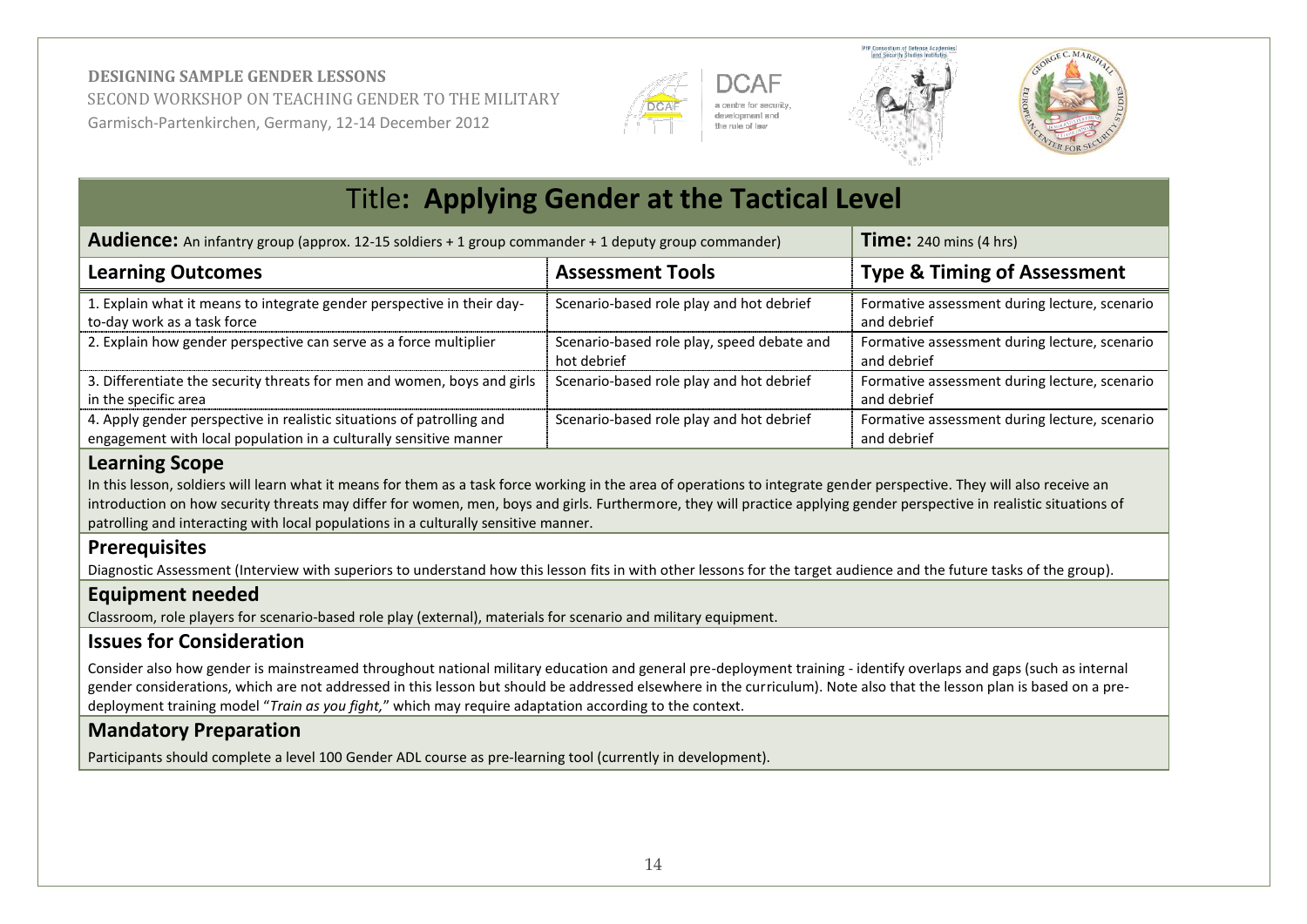





## **Lesson Schedule: Applying Gender at the Tactical Level**

| <b>Time</b> | <b>Topic</b><br>(Learning<br>Outcome)              | <b>Strategy</b><br>(Related<br>Assessment)         | <b>Content guidance</b>                                                                                                                                                                                                                                      | <b>Content Resources</b>                                                                          | <b>Faculty</b>    |
|-------------|----------------------------------------------------|----------------------------------------------------|--------------------------------------------------------------------------------------------------------------------------------------------------------------------------------------------------------------------------------------------------------------|---------------------------------------------------------------------------------------------------|-------------------|
| 0800-0820   | What is gender<br>perspective?<br>(LO1)            | Interactive lecture                                | Introduce concept of gender perspective,<br>inviting contributions from the audience.                                                                                                                                                                        | Reference ADL pre-req.                                                                            | Instructor        |
| 0820-0850   | Gender perspective<br>as force multiplier<br>(LO2) | Speed debate                                       | Read out statements on gender improving<br>operational effectiveness and have participants<br>engage in mini-debates in pairs, changing<br>partners for each statement.                                                                                      | Relevant statements to<br>prompt debate on how<br>gender can improve<br>operational effectiveness | Instructor        |
| 0850-0900   | <b>Break</b>                                       |                                                    |                                                                                                                                                                                                                                                              |                                                                                                   |                   |
| 0900-0945   | Different security<br>threats<br>(LO3)             | Brainstorming<br>based on visual<br>representation | Show pictures of men, women, boys and girls in<br>different situations and guide learners to ask<br>security relevant questions taking into account<br>gender roles.                                                                                         | Pictures from the AOR                                                                             | Instructor        |
| 0945-1000   | $Break + transit$                                  |                                                    |                                                                                                                                                                                                                                                              |                                                                                                   |                   |
| 1000-1100   | Patrol<br>(LO1, 2, 3, 4)                           | Scenario-based<br>role-play<br>(Role Play)         | Role Play simulates a patrolling situation where<br>the participants interact with the local<br>population. The description should be based on<br>the specific area of operation.<br>Learners should apply gender perspective in<br>carrying out their tasks | Role players                                                                                      | Instructor        |
| 1100-1130   | <b>Hot Debrief</b><br>(LO 1, 2, 3, 4)              | Scenario-based<br>role-play<br>(Discussion)        | Each learner should be given a chance to share<br>their view of the executed tasks. Preferably the<br>hot debrief is led by the group commander.                                                                                                             |                                                                                                   | <b>Group Cmdr</b> |
| 1130-1200   | Wrap-up<br>(LO 1, 2, 3, 4)                         |                                                    |                                                                                                                                                                                                                                                              |                                                                                                   | Instructor        |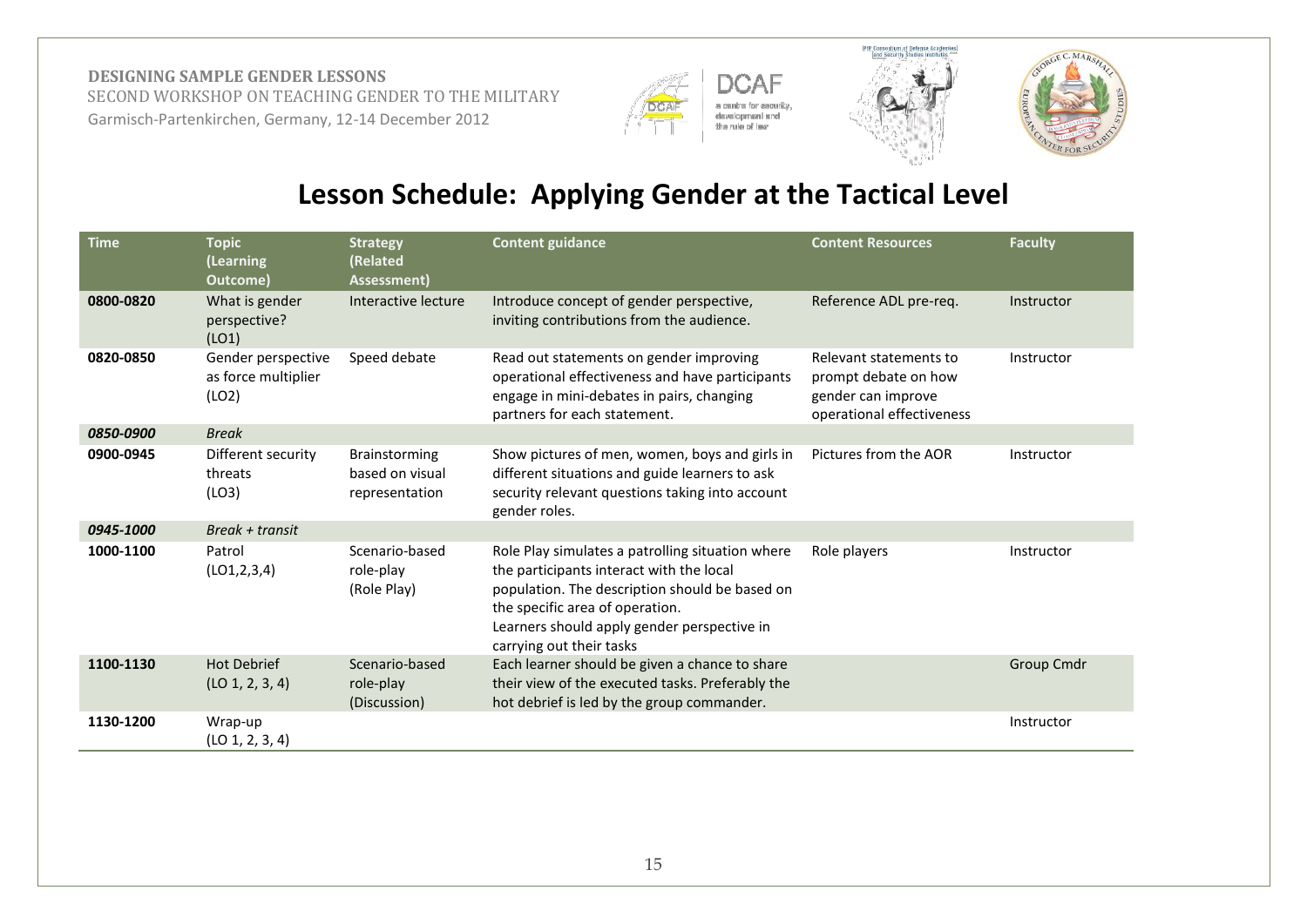







|                                                                                                                                                      | <b>Title: Integrating Gender Perspective into Operations</b>                        |                                                                                                                   |
|------------------------------------------------------------------------------------------------------------------------------------------------------|-------------------------------------------------------------------------------------|-------------------------------------------------------------------------------------------------------------------|
| <b>Audience</b>                                                                                                                                      |                                                                                     | <b>Time</b>                                                                                                       |
| Senior Officers (Combined-Joint) (COL and above)                                                                                                     |                                                                                     | 180 mins (3 hrs)                                                                                                  |
| <b>Learning Outcomes</b>                                                                                                                             | <b>Assessment Tools</b>                                                             | <b>Type &amp; Timing of Assessment</b>                                                                            |
| 1. Understand the requirement of integrating gender<br>perspective into operations                                                                   | Checklist to include documents<br>(strategic guidance, etc.)                        | Formative Assessment throughout the<br>session                                                                    |
| 2. Evaluate an operational plan to ensure that gender<br>perspective is included                                                                     | Analyse an operational plan for gender<br>perspective                               | <b>Formative Assessment</b>                                                                                       |
| 3. Integrate the gender advisor's role into the work of the HQ<br>staff                                                                              | Participation in designated individual or<br>collective exercise (outcomes 2 and 3) | Summative Assessment after<br>participating in designated individual or<br>collective exercise (outcomes 2 and 3) |
| <b>Lesson Scope</b><br>Delineating the responsibilities of the senior officer and gender advisors in integrating gender perspective into operations. |                                                                                     |                                                                                                                   |
| <b>Prerequisites</b><br>Comprehensive operational planning directive course has been attended.                                                       |                                                                                     |                                                                                                                   |
| <b>Equipment needed</b><br>Computers, Flipchart, Video Teleconferencing (VTC) Equipment                                                              |                                                                                     |                                                                                                                   |
| <b>Issues for Consideration</b>                                                                                                                      |                                                                                     |                                                                                                                   |
| 15 participants maximum                                                                                                                              |                                                                                     |                                                                                                                   |
| <b>Mandatory Preparation</b>                                                                                                                         |                                                                                     |                                                                                                                   |
| Participants have read and understood the reference documents                                                                                        |                                                                                     |                                                                                                                   |
| Supplemental                                                                                                                                         |                                                                                     |                                                                                                                   |
| After participating in the STEADFAST Pyramid/Pinnacle exercise the lesson will be evaluated and adapted if necessary.                                |                                                                                     |                                                                                                                   |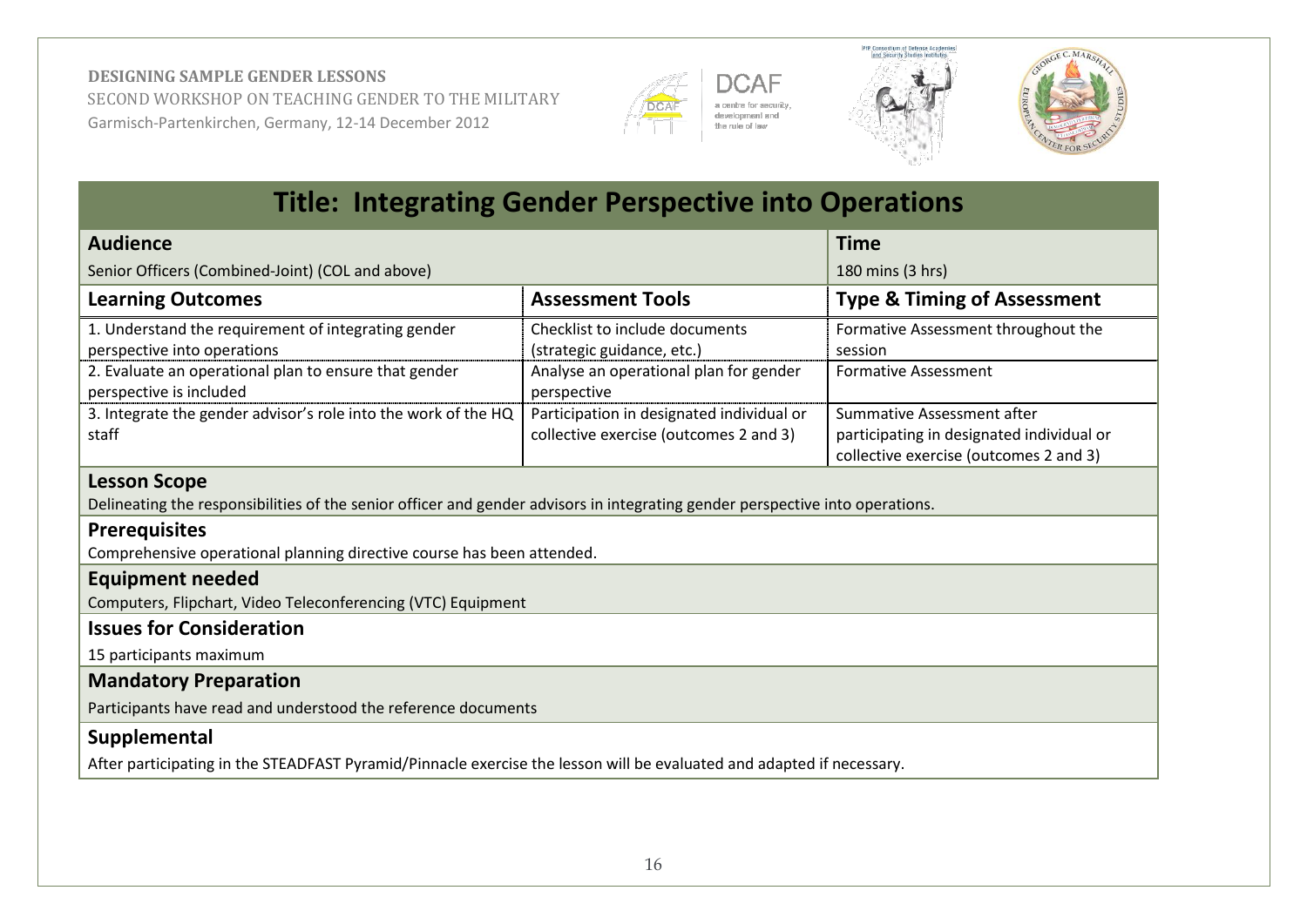







## **Lesson Schedule: Integrating Gender Perspective into Operations**

| <b>Time</b> | <b>Topic</b><br>(Learning Outcome)                                      | <b>Strategy</b><br>(Related<br>Assessment)                                                          | <b>Content guidance</b>                                                                                                                                      | <b>Content Resources</b>                                             | <b>Faculty</b>                                                                                                      |
|-------------|-------------------------------------------------------------------------|-----------------------------------------------------------------------------------------------------|--------------------------------------------------------------------------------------------------------------------------------------------------------------|----------------------------------------------------------------------|---------------------------------------------------------------------------------------------------------------------|
| 0900-0905   | Introduction                                                            | Lecture                                                                                             |                                                                                                                                                              |                                                                      | Course leader                                                                                                       |
| 0905-0920   | Major requirements on<br>integration of gender<br>perspective<br>(LO1)  | Brainstorming<br>including a summary<br>of the brainstorming<br>(RA1)                               | Sharing challenges of understanding and<br>implementing the requirements                                                                                     | <b>Strategic Guidance</b><br>documents                               | Course leader                                                                                                       |
| 0920-1000   | Report of current status<br>in theatre<br>(LO1, 2, 3)                   | Presentations (20<br>minutes) and $Q & A$<br>(20 minutes)<br>(RA1,2,3)                              | Information about the reality of<br>implementing the three outcomes in<br>theatre                                                                            | Reference to the<br>operational plan and<br>roles/tasks descriptions | Guest presentation by<br><b>Commanding Officer</b><br>and Gender Advisor in<br>theatre or with recent<br>experience |
| 1000-1020   | Coffee break                                                            |                                                                                                     | Networking and informal reflection,<br>preparing checklist.                                                                                                  |                                                                      |                                                                                                                     |
| 1020-1100   | To integrate gender<br>perspective into an<br>operational plan<br>(LO2) | Depending on<br>number of<br>participants break<br>into small groups (4<br>person maximum)<br>(RA2) | Lead-in on previous exclusion on gender<br>perspective<br>Analysis and suggested modifications to<br>the phases of an OPLAN to include<br>gender perspective | Comprehensive<br>operational planning<br>directive                   | Course leader and<br>facilitators for x number<br>of small groups                                                   |
| 1100-1110   | <b>Stretch break</b>                                                    |                                                                                                     | Preparing checklist                                                                                                                                          |                                                                      |                                                                                                                     |
| 1110-1140   | Discussing a draft OPLAN<br>including gender<br>perspective<br>(LO2,3)  | <b>Discussing</b><br>(RA2,3)                                                                        | An OPLAN which serves as an excellent<br>model for implementing the<br>requirement of integrating gender<br>perspective                                      | <b>OPLAN</b>                                                         | Course leader                                                                                                       |
| 1140-1200   | Wrap-up and feedback                                                    |                                                                                                     | Finalise and turn in checklist                                                                                                                               |                                                                      |                                                                                                                     |
| 1200-1330   | Lunch                                                                   |                                                                                                     |                                                                                                                                                              |                                                                      |                                                                                                                     |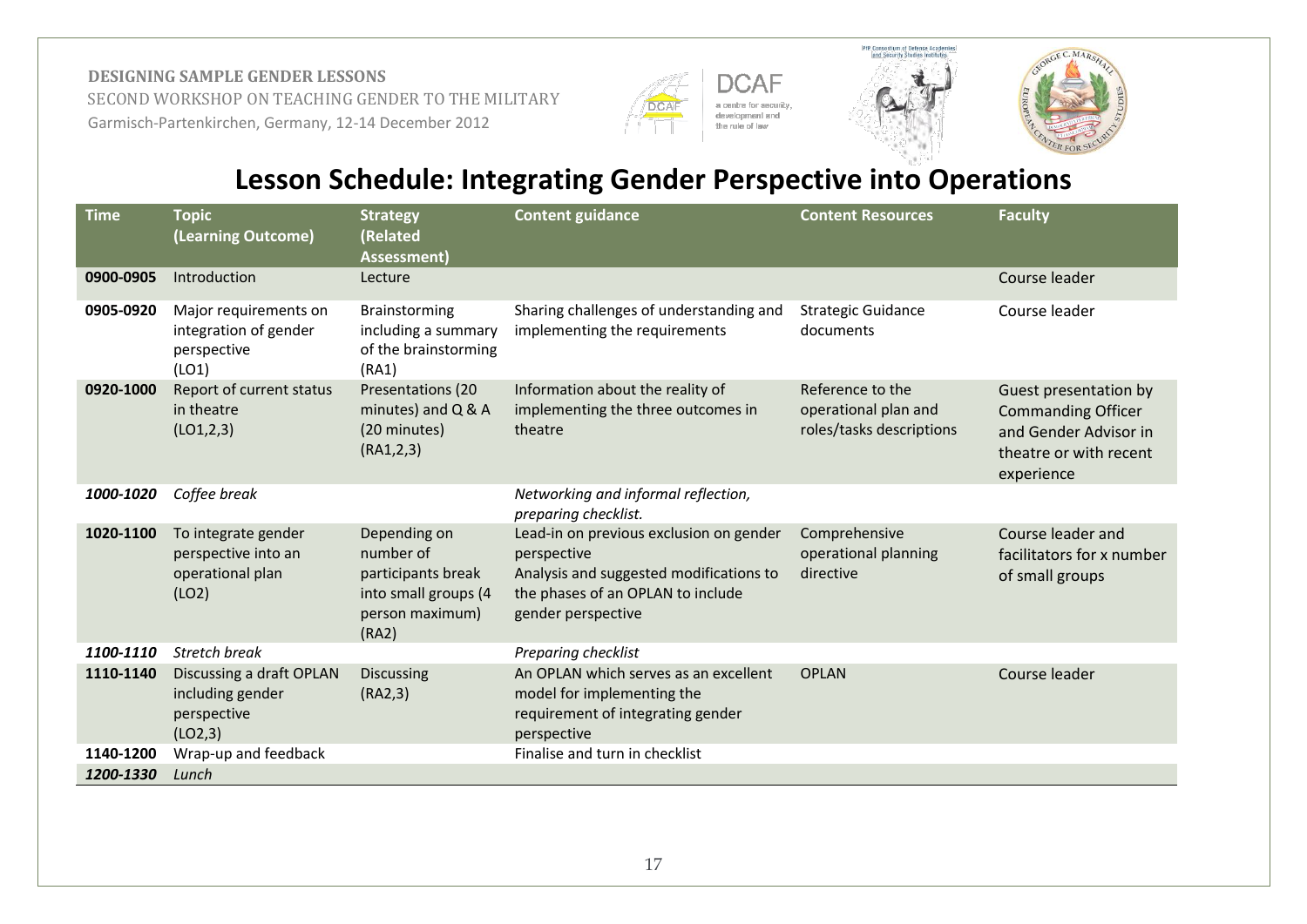







## **Title: Why & How to Include Gender In Operational Planning Staff Work**

| <b>Audience</b>                                                                                      | <b>Time</b>                               |                                                                     |
|------------------------------------------------------------------------------------------------------|-------------------------------------------|---------------------------------------------------------------------|
| Majors to Lieutenant Colonels, Staff College (national officers), Defence Academy Level              |                                           | 180 mins (3 hrs)                                                    |
| <b>Learning Outcomes</b>                                                                             | <b>Assessment Tools</b>                   | <b>Type &amp; Timing of Assessment</b>                              |
| 1. UNDERSTAND gender dimensions/aspects relevant to<br><b>Operational Planning Staff Work.</b>       | Short scenarios                           | Formative Evaluation,<br>Take 15 mins at 45 min mark                |
| 2. ANALYZE/APPRAISE where gender should be<br>incorporated/added to Operational Planning Staff Work. | Think-Pair-Share a text analysis exercise | Formative Evaluation,<br>Take 20 mins at 90 min mark                |
| 3. PRODUCE/WRITE an Ex Operational Plan that integrates<br>gender throughout the document.           | <b>Operational Plan Final Exercise</b>    | Summative Evaluation,<br>At the end of the operational planning ex. |

#### **Lesson Scope**

Incorporating gender perspective will enhance operational and overall mission effectiveness. It is also mandated by NATO Directive Bi-SC 40-1 and United Nations Security Council Resolution 1325.

After this lesson, the officers will understand the gender dimensions relevant to operational planning, analyze and appraise where gender should be incorporated, and then write/produce Operational Orders that integrate gender.

### **Prerequisites (students)**

Complete the ACT ADL Gender 100-level course.

### **Equipment needed**

Scenarios; previous Operational Plans; summary of UN SCRs 1325/1820/1960; excerpts of relevant international, regional, national, institutional policies; PowerPoint projector, flip chart, news articles.

### **Mandatory Preparation**

Advance reading: UN 1325, 1820, 1960 and DPKO/ DFA Guidelines for Integrating a Gender Perspective into the Work of the United Nations Military in Peacekeeping Operations; Review of relevant international, regional and national actors working on women, peace and security issues, including genderbased violence.